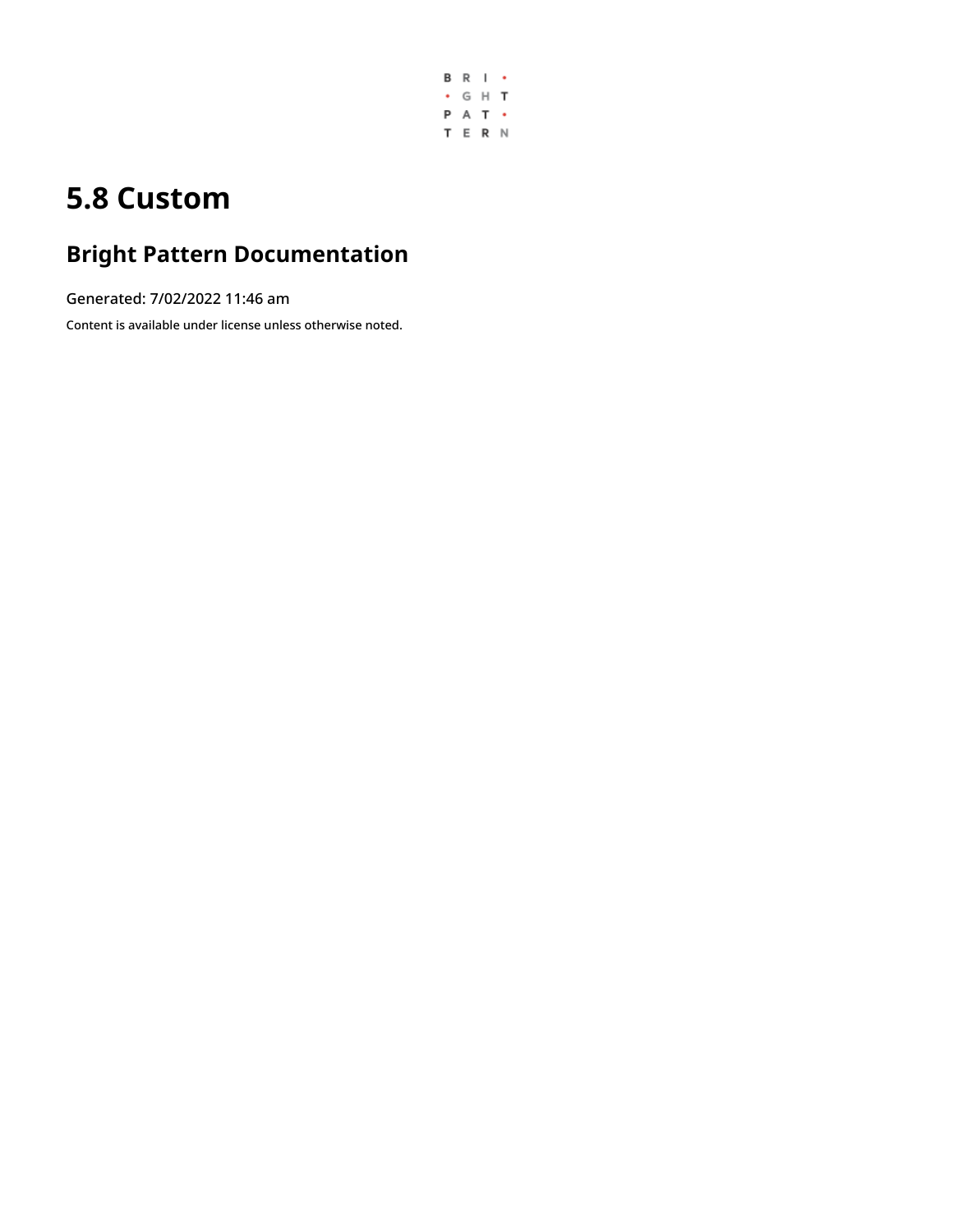#### **Table of Contents**

<span id="page-1-0"></span>

| <b>Table of Contents</b>       |  |
|--------------------------------|--|
| <b>Custom Overview</b>         |  |
| Sections                       |  |
| <b>Custom Reporting Fields</b> |  |
| <b>Custom Survey Fields</b>    |  |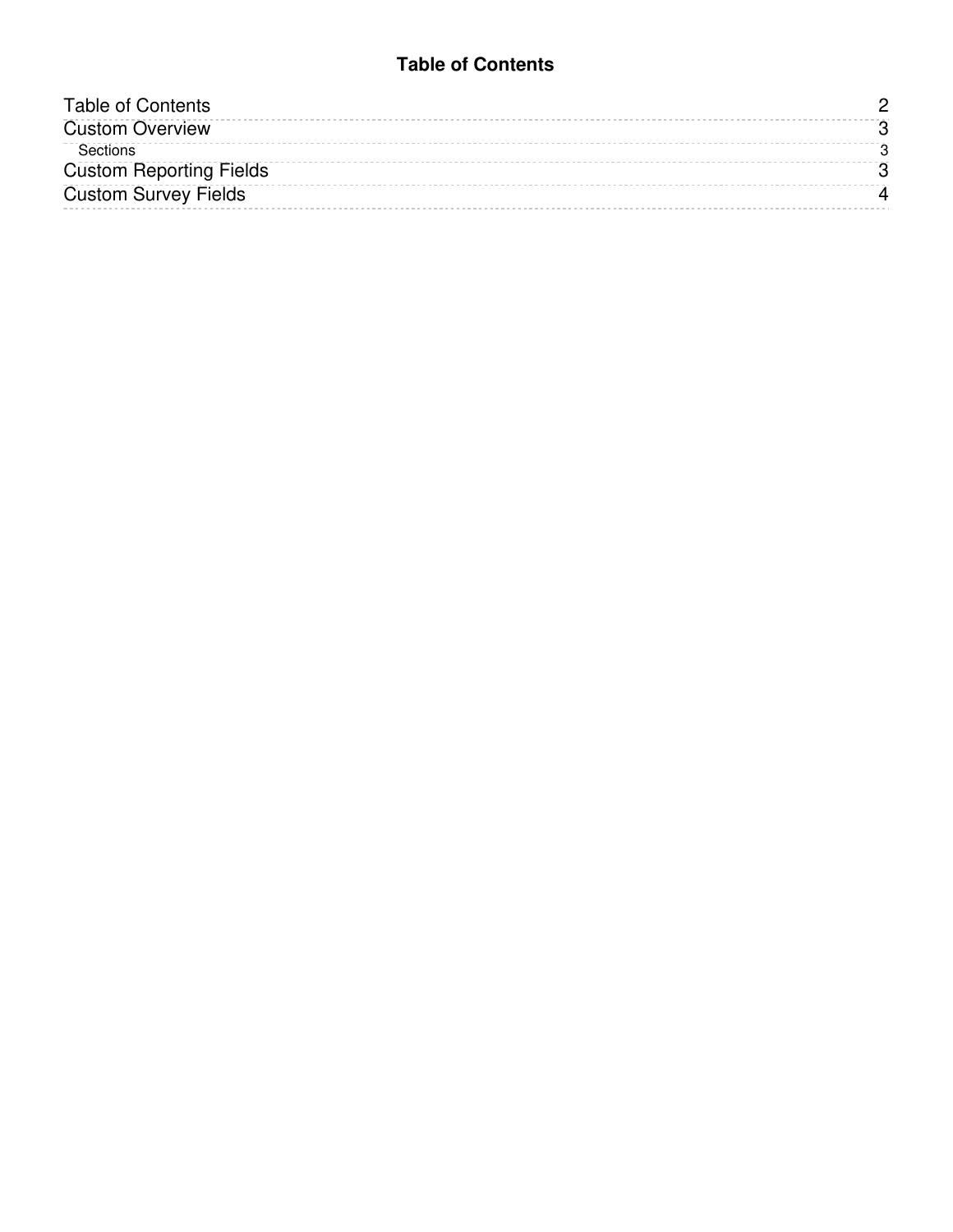### <span id="page-2-0"></span>**Custom Overview**

Section Custom is where custom reporting field and custom survey fields are defined. These fields may be used in email surveys, in forms, in scenarios, and so forth.

#### <span id="page-2-1"></span>**Sections**

The following is a list of sections found in the Contact Center Administrator application, section Custom.

- Custom [Reporting](https://help.brightpattern.com/5.8:Contact-center-administrator-guide/Custom/?action=html-localimages-export#topic_contact-center-administrator-guide.2Fcustom.2Fcustomreportingfields) Fields
- [Custom](https://help.brightpattern.com/5.8:Contact-center-administrator-guide/Custom/?action=html-localimages-export#topic_contact-center-administrator-guide.2Fcustom.2Fcustomsurveyfields) Survey Fields

|                                                 |                                | Powered by Bright Pattern |
|-------------------------------------------------|--------------------------------|---------------------------|
| Q Search                                        | <b>Custom Reporting Fields</b> |                           |
| Users & Teams                                   |                                |                           |
| Directory                                       |                                |                           |
| Scenario Entries                                | damaged_products<br>Field1:    |                           |
| $\blacktriangleright$ Scenarios                 | Field2:<br><empty></empty>     |                           |
| Workflows                                       | Field3:<br><empty></empty>     |                           |
| Services & Campaigns                            | Field4:<br>$\leq$ empty $>$    |                           |
| Lists                                           | Field5:<br><empty></empty>     |                           |
| Do Not Call Lists                               |                                |                           |
| $\blacktriangleright$ Tasks                     |                                |                           |
| Case & Contact Management                       |                                |                           |
| $\blacktriangleright$ Call Center Configuration |                                |                           |
| ▶ Quality Management                            |                                |                           |
| $\blacktriangleright$ Reporting                 |                                |                           |
| $\blacktriangledown$ Custom                     |                                |                           |
| <b>Custom Reporting Fields</b>                  |                                |                           |
| <b>Custom Survey Fields</b>                     |                                |                           |
| $\blacktriangleright$ Security                  |                                |                           |
|                                                 |                                |                           |
|                                                 |                                |                           |
|                                                 |                                |                           |
|                                                 |                                |                           |
|                                                 |                                |                           |
|                                                 |                                |                           |
|                                                 |                                |                           |
|                                                 |                                |                           |
|                                                 |                                |                           |
|                                                 |                                |                           |
|                                                 |                                |                           |
|                                                 |                                |                           |
|                                                 |                                |                           |
|                                                 |                                |                           |
|                                                 |                                |                           |
|                                                 |                                |                           |
|                                                 |                                |                           |
|                                                 | Apply<br>Reset                 |                           |
|                                                 |                                |                           |

Custom

#### <span id="page-2-2"></span>**Custom Reporting Fields**

Customizable fields are available for reporting purposes. Each custom field has a name, which can be any unique value, one that is distinctly different than any field offered by default.

[Custom](https://help.brightpattern.com/5.8:Contact-center-administrator-guide/Custom/?action=html-localimages-export#topic_scenario-builder-reference-guide.2Fscenarioblocks.2Fsetcustomreportingfield) fields are added by clicking **EDIT** beside each available field. A dialog pops up with the following items to edit: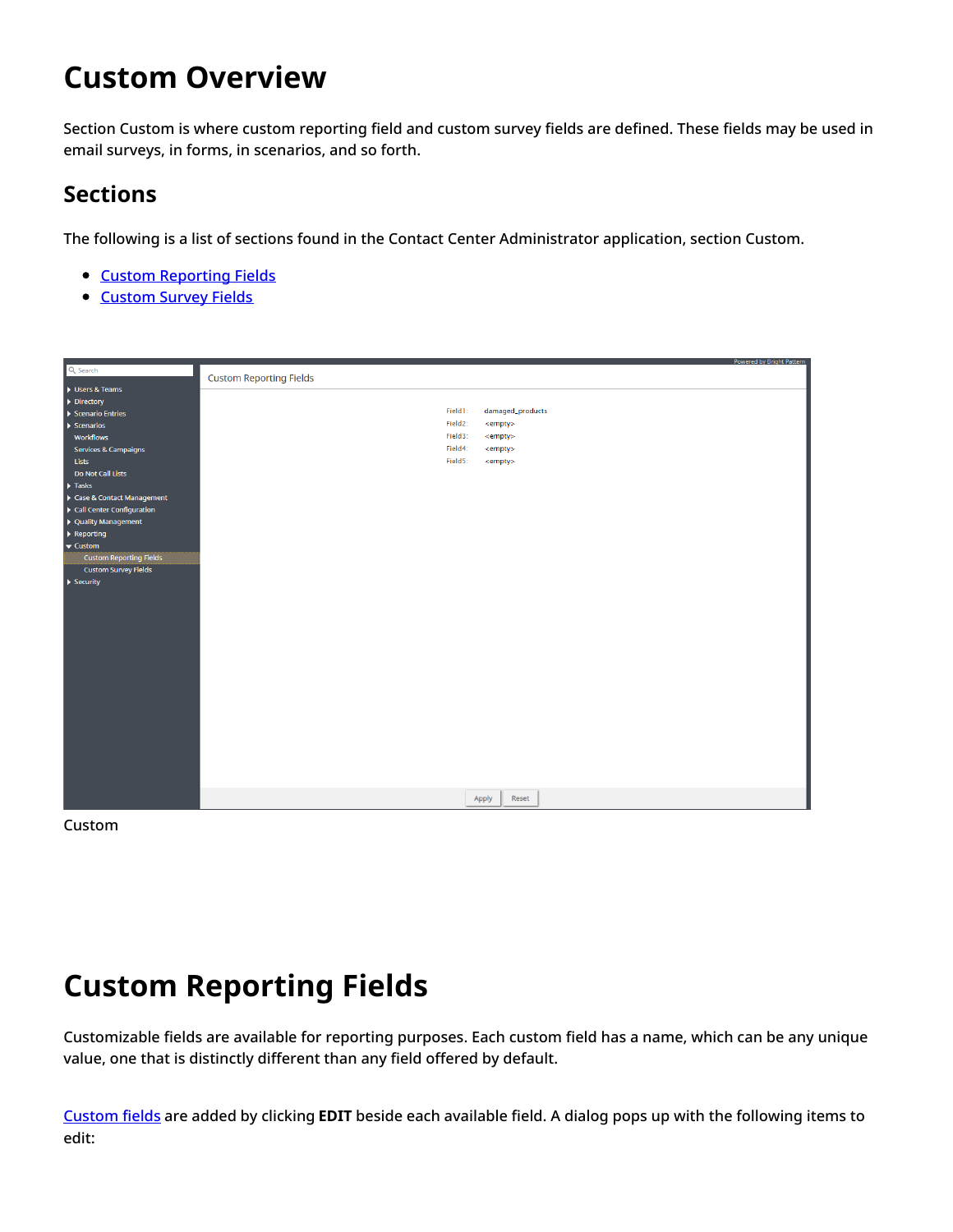- **Field Name** The unique name of the custom reporting field (e.g., "my\_custom\_field")
- **Enabled** Select this checkbox to enable the custom reporting field to be used for your tenant.

You can [define](https://help.brightpattern.com/5.8:Form-builder-reference-guide/Text#Custom_reporting_field) up to 25 custom reporting fields. Once they are defined here, they can be populated for any type of interaction via scenarios and/or activity forms. The collected data will appear in the call detail table of the Reporting Database and can also be used as a filter when searching for [Interaction](https://help.brightpattern.com/5.8:Contact-center-administrator-guide/Custom/?action=html-localimages-export#topic_reporting-reference-guide.2Finteractionrecordssearch) Records.

Note that all custom reporting fields are text fields with a 255 character limit.

| Q Search                        | <b>Custom Reporting Fields</b> |               |  |
|---------------------------------|--------------------------------|---------------|--|
| <b>Users &amp; Teams</b>        |                                |               |  |
| <b>Directory</b>                |                                |               |  |
| <b>Scenario Entries</b>         | Field1:                        | blacklist     |  |
| Scenarios                       | Field2:                        | ticket        |  |
| <b>Workflows</b>                | $Field3+$                      | sales         |  |
| <b>Services &amp; Campaigns</b> | Field4:                        | qm_review     |  |
| Lists                           | Field5:                        | bonus         |  |
| <b>Do Not Call Lists</b>        | Field6:                        | $<$ empty $>$ |  |
| $\blacktriangleright$ Tasks     | Field7:                        | $<$ empty $>$ |  |
| Case & Contact Management       | Field8:                        | $<$ empty $>$ |  |
| Call Center Configuration       | Field9:                        | $<$ empty $>$ |  |
| <b>Quality Management</b>       | Field10:                       | $<$ empty $>$ |  |
| <b>Reporting</b>                | Field11:                       | $<$ empty $>$ |  |
| $\blacktriangledown$ Custom     | Field12:                       | $<$ empty $>$ |  |
| <b>Custom Reporting Fields</b>  | Field3:                        | $<$ empty $>$ |  |
| <b>Custom Survey Fields</b>     | Field14:                       | $<$ empty $>$ |  |
| Security                        | Field15:                       | $<$ empty $>$ |  |
|                                 | Field16:                       | $<$ empty $>$ |  |
|                                 | Field17:                       | $<$ empty $>$ |  |
|                                 | Field18:                       | $<$ empty $>$ |  |
|                                 | Field19:                       | $<$ empty $>$ |  |
|                                 | Field <sub>20</sub> :          | $<$ empty $>$ |  |
|                                 | Field21:                       | $<$ empty $>$ |  |
|                                 | Field22:                       | $<$ empty $>$ |  |
|                                 | Field23:                       | $<$ empty $>$ |  |
|                                 | Field24:                       | $<$ empty $>$ |  |
|                                 | Field25:                       | $<$ empty $>$ |  |
|                                 |                                |               |  |

Custom Reporting Fields

## <span id="page-3-0"></span>**Custom Survey Fields**

Customizable fields are available for survey purposes. Each custom field has a name, which can be any unique value, one that is distinctly different than any field offered by default.